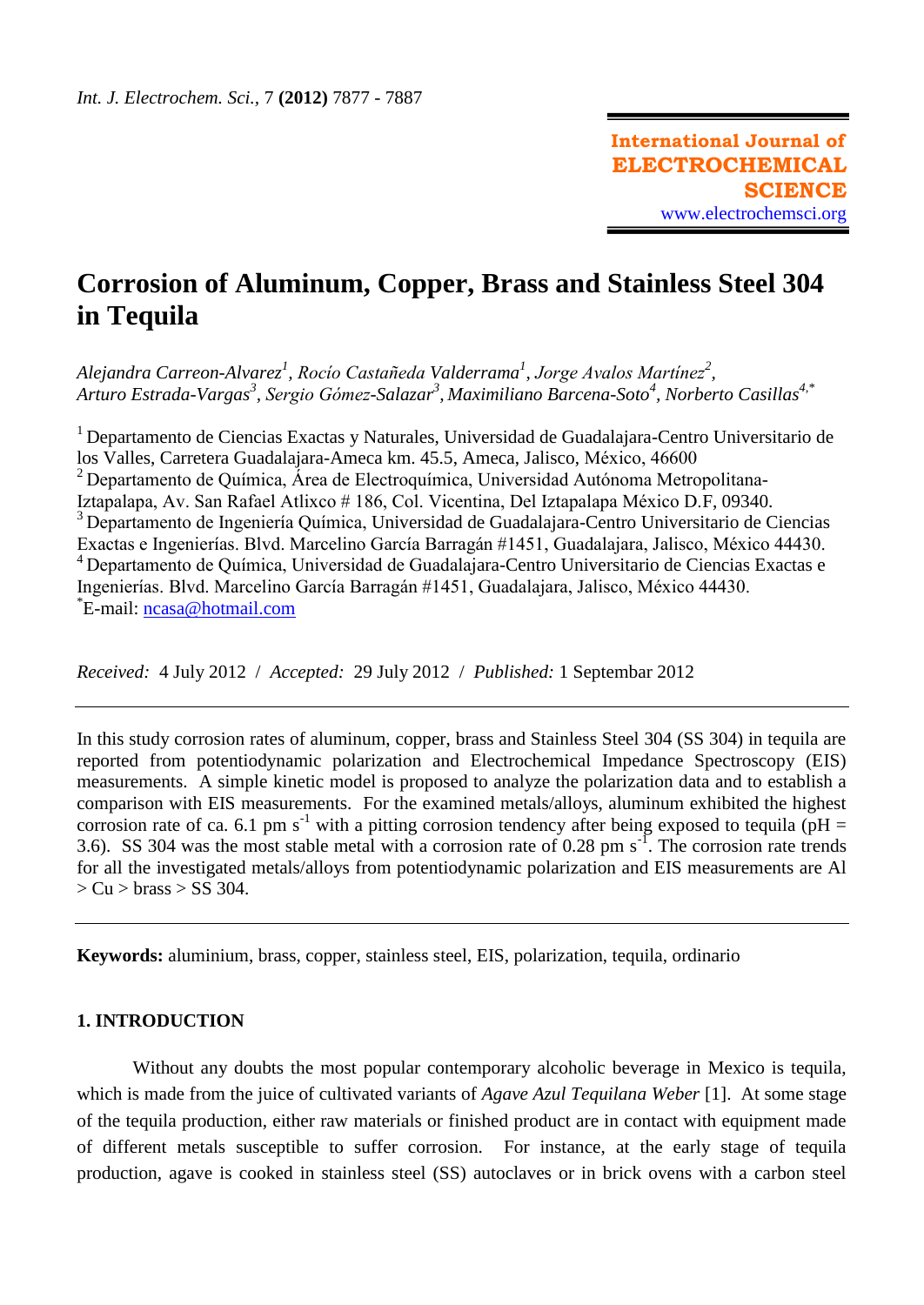door. In a subsequent stage of the process, cooked agave is milled to extract fermentable juices, so it

becomes in contact with SS or carbon steel roller mills again. Once in the yeast fermentation processes, the extracted agave juice is stored in SS tanks. SS or copper pot stills are used during distillation to obtain *ordinario* (product of the first distillation in tequila production) or *tequila* (product of the second distillation). This practice induces the incorporation of metals into these alcoholic beverages, such as copper, whose dissolution is promoted by an acidic pH (ranging from 3.5 to 4.9), high temperature and the presence of oxygen, chloride or organic compounds [2-5]. In addition, to the above mentioned metal incorporation routes, there are other sources of metals that may find the way into tequila coming from the water supplied to the process as well as metals contained in raw materials [1].

Only few reports in the literature deal with corrosion rate of metals in contact with spirituous beverages, such as tequila. Some of them are mostly related to specific corrosion studies for either pure ethanol or its mixtures due to its potential applications as a fuel in internal combustion engines [6]. More recently a corrosion study was reported for aluminum-bronze dental alloys used as dental implants in contact with different beverages (alcoholic drink, natural and artificial fruit juices, vinegar, soft drinks and milk) [7]. Corrosion results from this study suggested that the most aggressive one was the artificial orange juice, which produced a corrosion rate one order of magnitude higher than saliva [7]. In a previous work by our research group, the corrosion rate of copper in tequila was determined at different temperatures using the weight loss method [3]. The results from this study demonstrated that copper builds up in tequila during the distillation process when it is carried out in copper pot stills, and a corrosion rate for copper of about 3.22 pm s<sup>-1</sup> at 65 °C was determined. At higher temperatures the copper corrosion rate decreased due to the depletion of diluted oxygen concentration in tequila. Other studies conducted by our research group have been aimed to develop electrochemical methods to analyze copper in tequila or conducting more systematic studies of the incorporation of metals into tequila [8-10].

Nowadays, more strict regulations have been imposed concerning the maximum concentration of metals allowed in tequila by the appellation of origin by European Community and Mexico as a result of the mutual recognition and protection of designations for spirituous drinks (CRT 1997) [11]. In order to comply with these regulations, tequila producers are selecting different construction materials for their process equipment. As a consequence, copper pots still are being replaced by stainless steel (SS) pot stills [11, 12]. Nevertheless some sections of the SS pot still are still made of copper, such as the heating coil or the goose neck of the distillation column. These copper sections are used because of the catalytic properties of copper to remove and/or transform bad odors caused by volatile sulfur-containing compounds produced during fermentation, but they can constitute another source of copper into tequila [13-15]. Despite the fact that raw material and tequila are neither in contact with aluminum nor brass equipment sections along the production line, tequila can be stored in vessels made of these materials so there is some interest for investigating them.

The aim of this work is to obtain reliable corrosion rates of aluminum, copper, brass and stainless steel 304 in tequila at room temperature. To pursue this objective, corrosion rate measurements were performed using two electrochemical techniques: 1) Potentiodynamic Polarization, whereby corrosion current density, corrosion potential, Tafel parameters (e.g., anodic and cathodic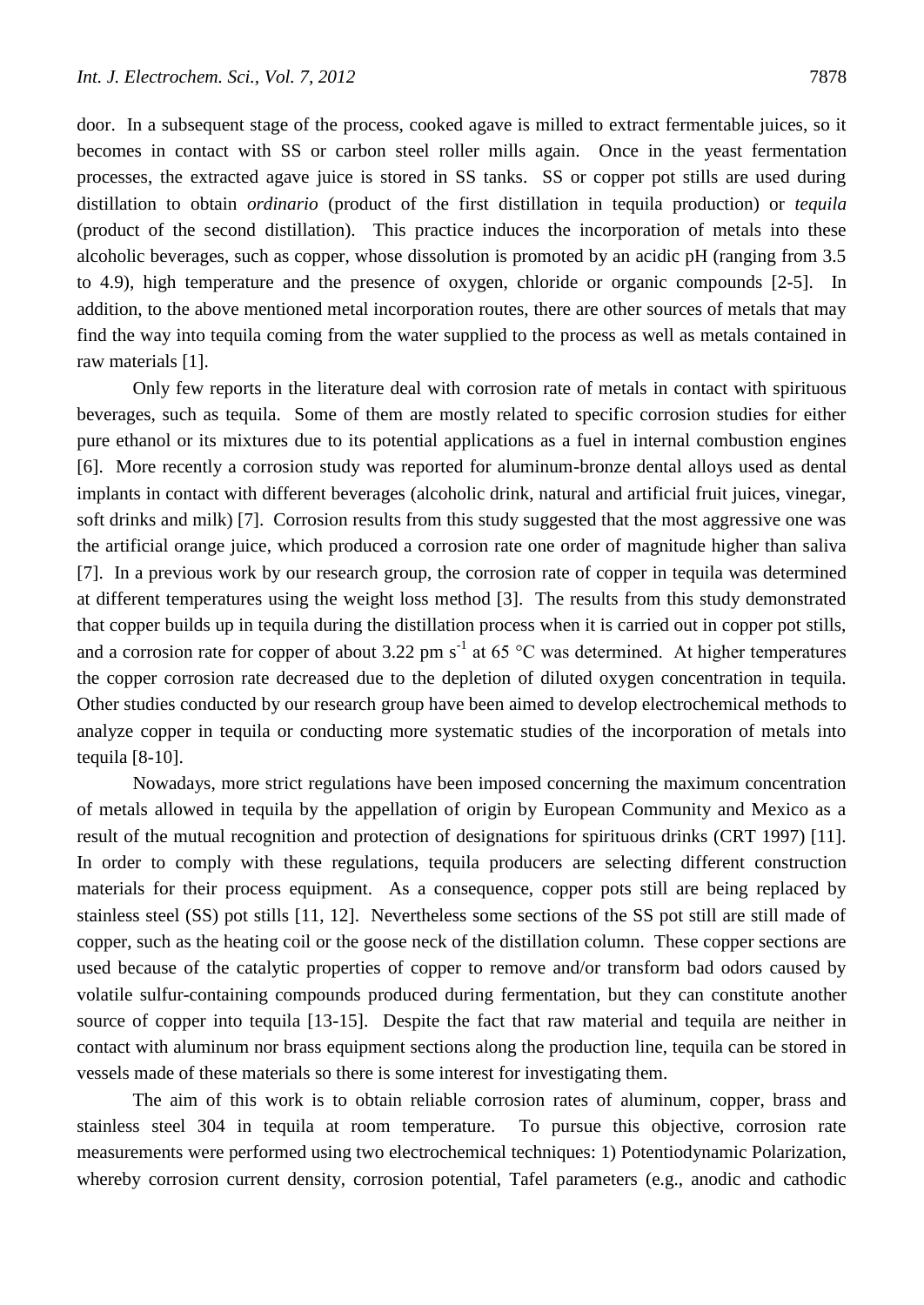slopes), charge transference resistance and corrosion rate experimental data were further analyzed by a proposed simple kinetic corrosion model; and 2) Electrochemical Impedance Spectroscopy (EIS), whereby experimental data were analyzed with an equivalent circuit method.

## **2. EXPERIMENTAL**

#### *2.1 Electrodes preparation*

Aluminum, copper, SS 304 and brass samples of 1 inch length were cut from ¼ inch diameter rods and embedded in Teflon to prepare metal disk electrodes. These exposed metal surfaces were polished with emery paper (600-1200 grit) and suspended in a mechanical polisher (Micro Star 2000) with alumina powder (0.05 μm) to obtain a mirror-type finishing. The metal electrodes were thoroughly rinsed with bi-distilled water and immersed in isopropyl alcohol (Golden Bell, USA). A final washing was carried out with acetone for 5 minutes to eliminate organic residues and the remaining alumina. For all metals/alloys, the electrodes were air dried and placed into an electrochemical cell with an exposed area of  $\sim 0.19$  cm<sup>2</sup> in order to obtain the potentiodynamic polarization curves and to apply EIS.

#### *2.2 Potentiodynamic polarization curves (PR)*

A typical three-electrode electrochemical corrosion cell was used in all the experiments. A saturated calomel electrode (SCE) was used as reference. All measured potentials were referred to this electrode. A platinum foil was used as the counter electrode. The Aluminum, copper, brass and SS 304 samples were used as working electrodes. All experiments were carried out using ordinario without supporting electrolyte nor deareation. A potentiostat (Solartron Analytical model SI1287), controlled by a personal computer, equipped with a GPIB card and the commercial software CorrWare<sup>®</sup> was employed to obtain the potentiodynamic polarization curves. Before each experiment, the open circuit potential (OCP) was recorded for at least 30 min. Polarization curves were obtained potentiodinamically; the linear potential sweep was performed at a  $\pm 250$  mV potential window around the measured OCP, from the cathodic to the anodic side, at scan rates of 0.1 and 1 mV  $s^{-1}$ .

#### *2.3 Electrochemical Impedance Spectroscopy (EIS)*

All impedance measurements were performed at the same three-electrode cell arrangement than potentiodynamic polarization curves. The potentiostat/galvanostat (Solarton 1287) was coupled to a frequency response analyzer (FRA) (Solartron 1260). The instruments control and the data acquisition were done by the personal computer by means of the commercial software Zplot<sup>®</sup>. In order to establish a pseudo-steady state, each sample was held at least for 30 minutes at OCP previous to the EIS experiments. The fixed potentials at which EIS measurements were performed were respectively: -0.13, -0.50, -0.10 and -0.08 V vs. SCE for SS 304, Al, Cu and brass. An alternating voltage with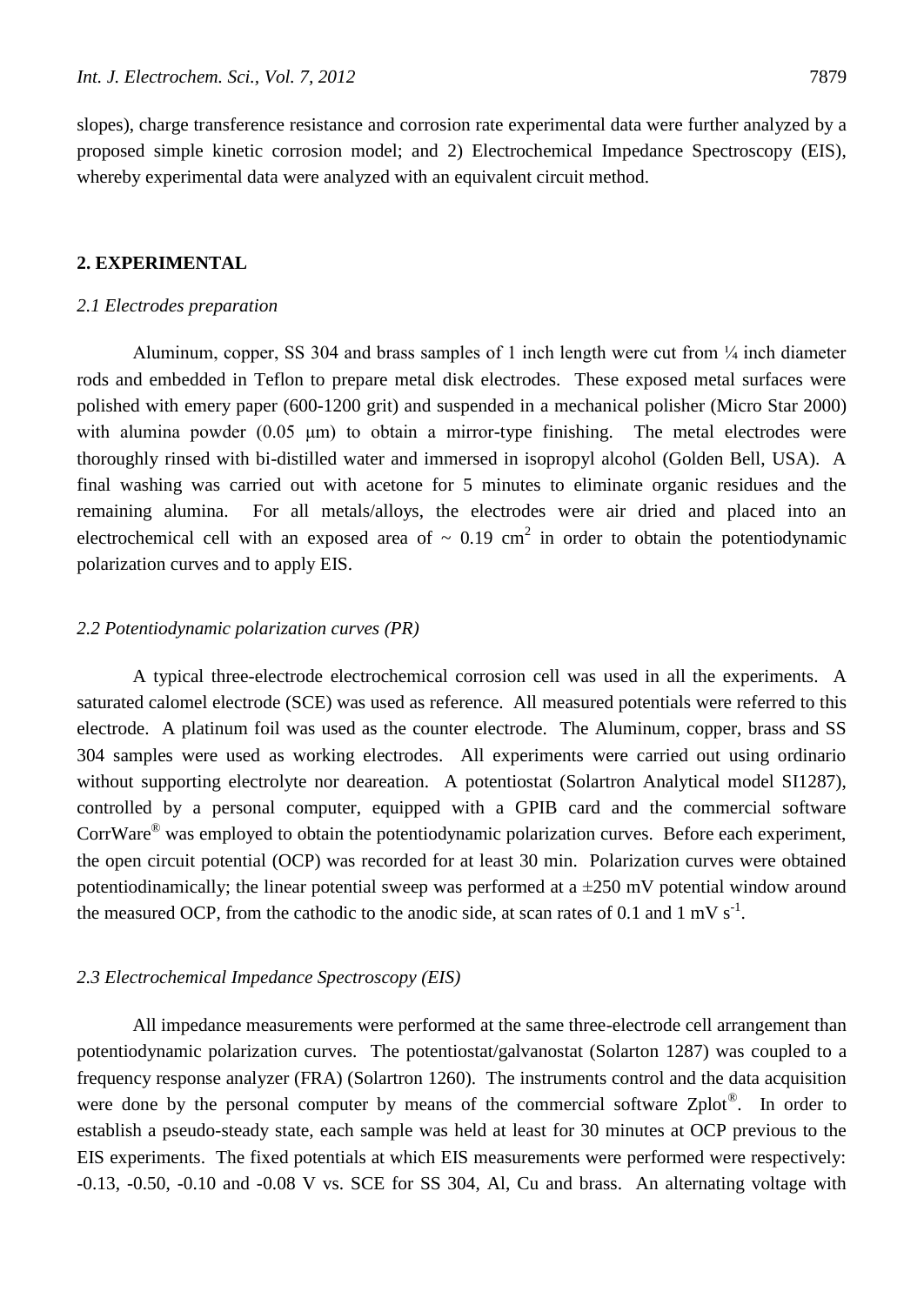amplitude of 10 mV, at frequencies in the range of 10 KHz to 10 mHz, 10 points per decade, was imposed. The experimental data were tested to satisfy the postulates of the fundamental impedance theory by using the Kramers-Kroning transformation [16]. The impedance spectra were fitted to an equivalent circuit by means of the commercial software Boukamp<sup>®</sup>.

### *2.4. Conductivity and pH measurements*

Conductivity and pH measurements were performed using a pH/conductivity Orion 4 Star® Benchtop, equipped with an Orion 011510MD conductivity cell.

## *2.5. Solution*

Ordinario was produced in the Centro de Investigación y Asistencia en Tecnología y Diseño del Estado de Jalisco (CIATEJ) and used as received. Ordinario and tequila are respectively the products of the first and second distillation in the tequila production. The major difference between these two beverages is the ethanol content of 25-30% w/w for the first one and 38-42% w/w for the second one, but the organic matrix remains almost the same [17-18].

#### **3. RESULTS AND DISCUSSION**

#### *3.1 Potentiodynamic polarization curves*

Ordinario has an acidic average pH of 3.61 and a low conductivity of 101  $\mu$ S cm<sup>-1</sup>. Under these circumstances polarization curves may require a correction with the solution resistance [19]. However, in our case, we substantially reduced the  $R<sub>s</sub>$  solution value by placing the reference and counter electrodes as near as possible to the working electrode and maintaining the same threeelectrode cell configuration for performing both potentiodynamic polarization curves and EIS experiments. This strategy was indeed effective for minimizing the  $R<sub>s</sub>$  contribution to the potential drop which avoids further corrections. Thus, it is possible to establish a direct comparison between the experimental results obtained by potentiodynamic polarization and EIS techniques as shown below.

Figure 1 shows a set of potential, *E*, vs. logarithm plots of the absolute value of the current density, *i*, for aluminum, SS 304, brass and copper in ordinario from polarization resistance measurements at  $0.1 \text{ mV s}^{-1}$ . Cu and brass display a rapid current density increase with potential in the anodic branch, indicating the presence of a less protective oxide film in ordinario. On the contrary, SS 304 follows a nonlinear trend at high anodic overpotentials, due to the formation of a passive surface. Differently to previous metals, aluminum denotes a sudden increase of the current density at ca. -0.4 V vs. SCE, attributed to the formation of a less protective oxide layer and a tendency to breakdown the oxide film and to develop pitting corrosion [19]. The cathodic branches for SS 304 and brass display a linear trend at high cathodic overpotentials. Cu and Al show deviations from single-specie cathodic reactions. It is worth noting that ordinario is a rather complex mixture of more than 125 constituents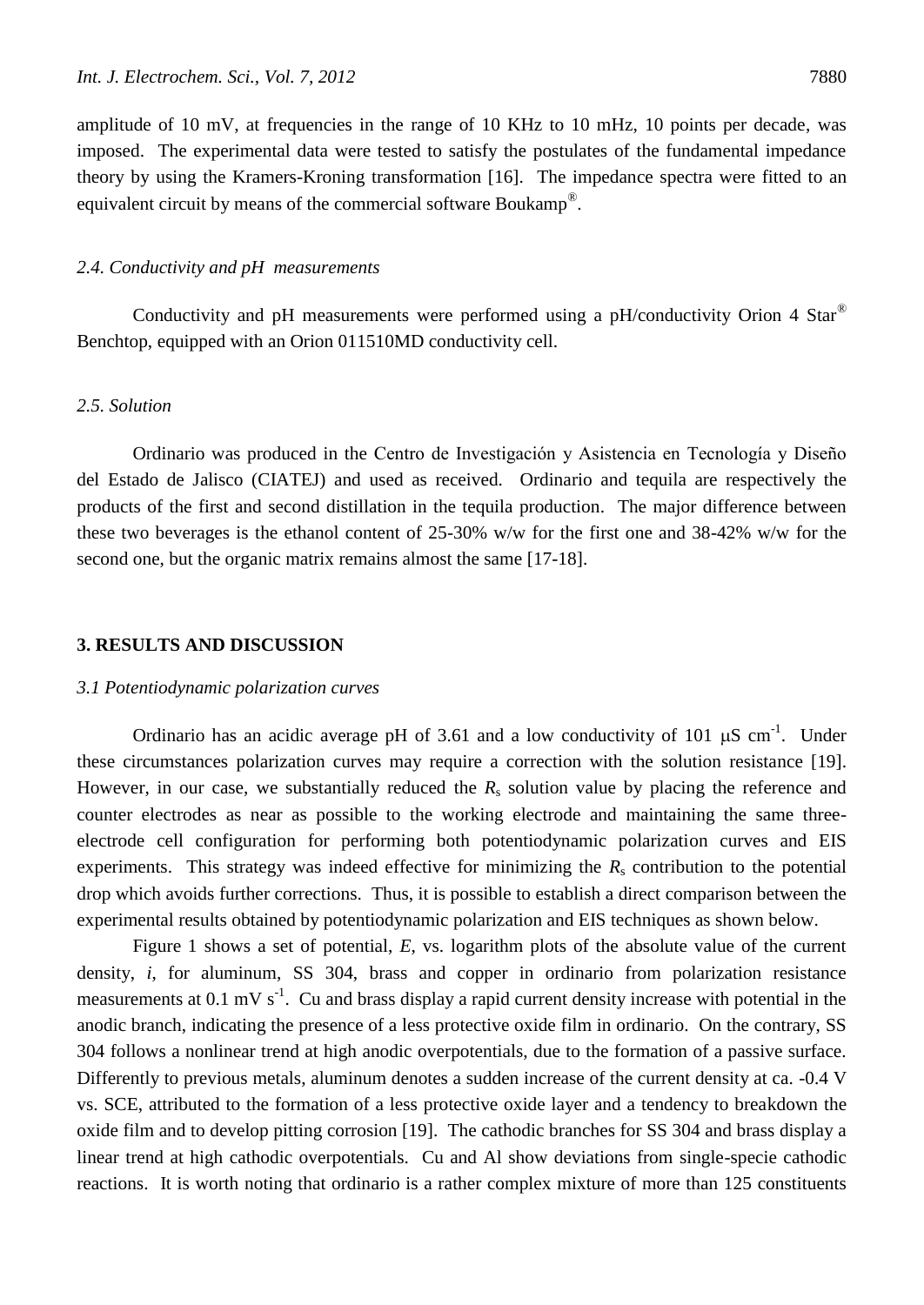and some of them may also contribute to the corrosion of the investigated metals even at low concentrations, for example, acetic acid or even the presence of chloride ions [17-18].



**Figure 1.** Tafel plots of aluminum, copper, brass and SS 304 in ordinario at a scan rate of 0.1 mV s<sup>-1</sup>.

From the potentiodynamic polarization data we can readily obtain kinetic and thermodynamic information by following standard procedures, such as the anodic ( $\beta_a$ ) and cathodic ( $\beta_c$ ) Tafel slopes, the corrosion potential ( $E_{\text{corr}}$ ), polarization resistance,  $R_p$  and the corrosion current density ( $i_{\text{corr}}$ ). The polarization resistance is defined as the slope of the potential-current density plot evaluated at  $E_{\text{corr}}$ [19].

$$
Rp = \frac{dE}{di}\Big|_{Ecorr} \tag{1}
$$

Thus, the Stern-Geary equation is used to obtain  $i_{\text{corr}}[19, 20]$ , whereas the corrosion rate, *v*, is calculated from equation (3) [19]:

$$
i_{\text{corr}} = \frac{\beta_{\text{a}}\beta_{\text{c}}}{2.303(\beta_{\text{a}} + \beta_{\text{c}})} \cdot \frac{1}{R_{\text{p}}} = \frac{B}{R_{\text{p}}}
$$
(2)

$$
v = \frac{10^{10} \cdot i_{\text{corr}} \cdot EW}{F \cdot d} \tag{3}
$$

where all the variables have their usual meanings, *v* has units of pm  $s^{-1}$ ,  $i_{\text{corr}}$  is in A cm<sup>-2</sup>, *EW* is the equivalent weight of the metal/alloy (g eq<sup>-1</sup>), *F* is the Faraday constant (96500 C eq<sup>-1</sup>), *d* is the density of the metal/alloy (g cm<sup>-3</sup>) and  $10^{10}$  is a conversion factor [19]. For the case of metals where the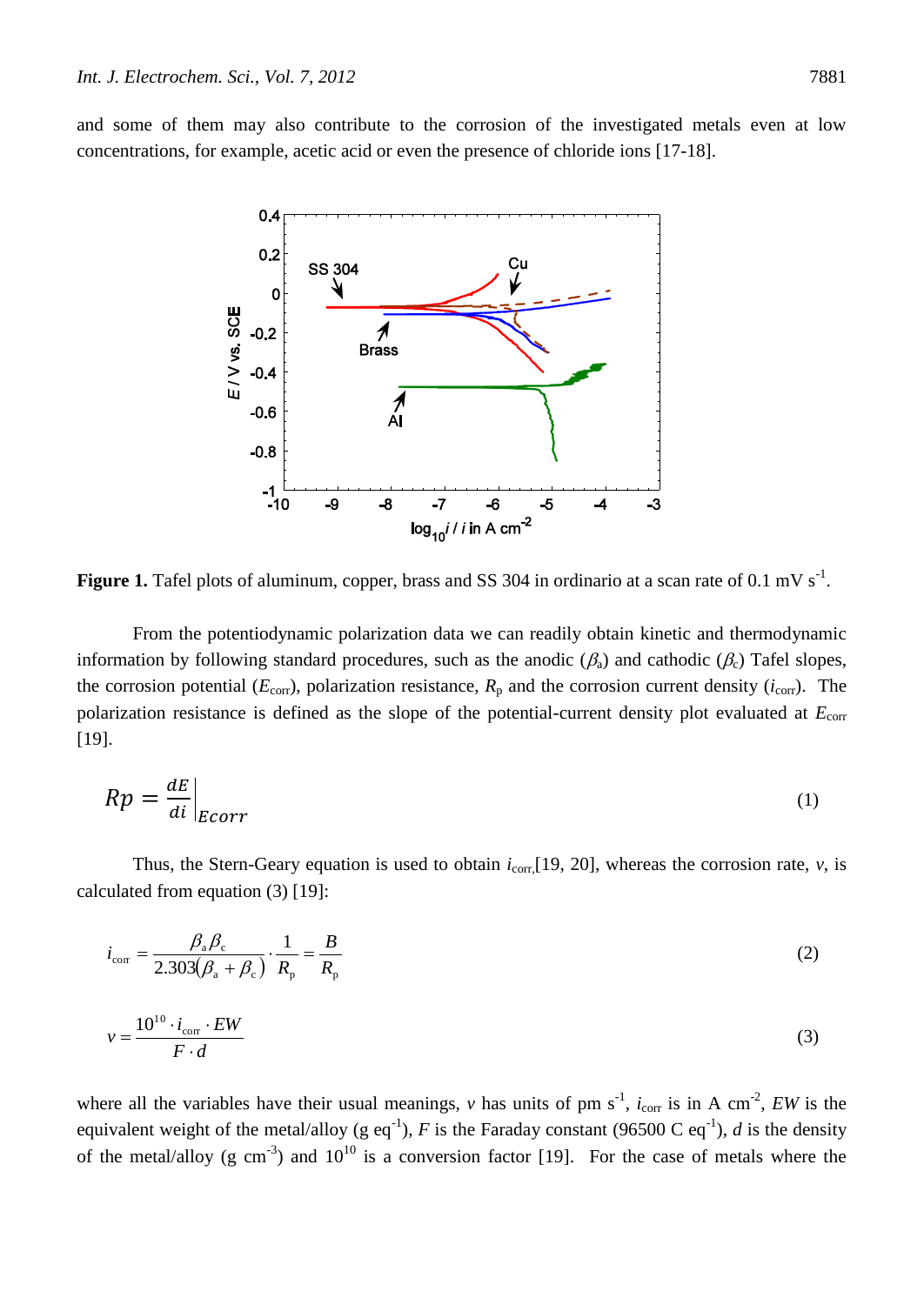anodic or cathodic Tafel slope could not be calculated, an extrapolation of the calculated Tafel line to  $E_{\text{corr}}$  is used as strategy for calculating  $i_{\text{corr}}$  instead of using equation (2).

Table 1 summarizes kinetic data calculated from Tafel plots appearing in Figure 1. The corrosion potential,  $E_{\text{corr}}$ , is almost the same for SS 304 and copper, slightly lower than brass, and it has a much less noble value for aluminum. Corrosion rates for all metals/alloys follow the order: Al >  $Cu > Brass > SS$  304. The lowest corrosion rate was observed for SS 304 (0.28 pm s<sup>-1</sup>), which is slightly lower than brass  $(0.30 \text{ pm s}^{-1})$ , and they can be considered equal for practical purposes. Interestingly, brass has a better corrosion resistance than copper in ordinario. Valcarce et al. have reported corrosion rates of copper and brass in contact with tap water [21]. Their results showed that brass corrodes at slower rate than copper in tap water, due to the presence of zinc as an alloy element. They reported values of  $i_{\text{corr}}$  for copper and brass of 0.35 and 0.20  $\mu$ A cm<sup>-2</sup> respectively. However, higher *i*<sub>corr</sub> values in ordinario can be expected, since it is a more acidic, aerated and resistive media, which may promote a higher corrosion rate.

**Table 1.** Electrochemical parameters at pseudo-steady state conditions obtained by the polarization resistance method.

| Metal        | V vs. SSE<br>$E_{\rm corr}$ / | $\beta_{\rm a}$ / V      | $\beta_{\rm c}$ /<br>' V | $R_{\rm p}$ / $\Omega$ cm <sup>2</sup> | $i_{\text{corr}}$ / $\mu$ A cm <sup>-2</sup> | $v / \text{pm s}^{-1}$ |
|--------------|-------------------------------|--------------------------|--------------------------|----------------------------------------|----------------------------------------------|------------------------|
| SS 304       | $-0.07$                       | $\overline{\phantom{a}}$ | 0.26                     | 219 800                                | 0.39                                         | 0.28                   |
| Al           | $-0.47$                       | $\overline{\phantom{0}}$ | 0.83                     | 1 250                                  | 5.9                                          | 6.1                    |
| <b>Brass</b> | $-0.10$                       | 0.04                     | 0.19                     | 14 700                                 | 0.41                                         | 0.30                   |
| Cu           | $-0.06$                       | 0.04                     | -                        | 5 7 2 0                                | 2.2                                          | 1.6                    |

According to the above mentioned findings the most suitable material to be used in tequila processing is SS 304, which has a passive state with the lowest corrosion rate of 0.28 pm  $s^{-1}$ .

Although it is possible to extract the kinetic parameters from the polarization curves it is worth noting that there are some experimental difficulties that should be addressed and be taken into consideration. Firstly, the presence of non-faradic currents which are due to the charge/discharge of capacitive layers may contribute to the measured current. For instances, at potentials near  $E_{\text{corr}}$ , the anodic and cathodic currents are small enough and can be affected by non-faradic contributions. Therefore, data analysis provides inaccurate values for  $E_{\text{corr}}$  and consequently for  $R_p$  and  $i_{\text{corr}}$ . Since the values of these non-faradic currents increase with the potential sweep rate, there is a maximum acceptable value for a given experiment, which may extend with the elapsed experiment time. On the other hand, polarization data from corrosion measurements are often time-dependent for long-time experiments and they may not return reliable data for a pseudo-stationary state of the system. Thus, the only alternative to perform a short-time polarization resistance measurement at slow potential scan rate is by reducing the potential sweep window. According to the above mentioned limitations, a nonmass-transfer model considering non-faradic currents was proposed to calculate all thermodynamic and kinetic parameters, including  $i_{\text{corr}}$ , without the linear *E* vs. log|*i*| behavior at high overpotentials from the polarization resistance data [16].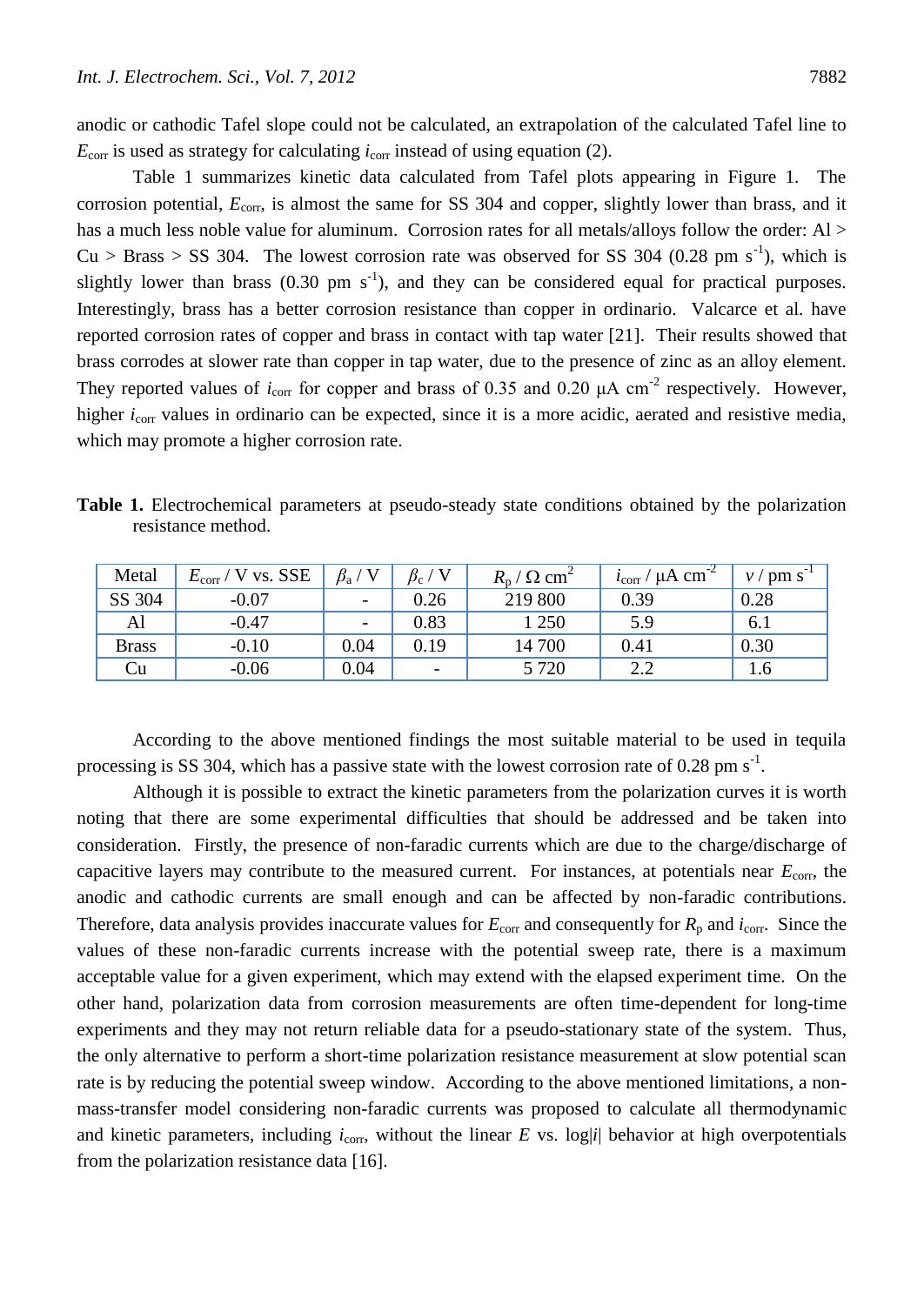Here, the total current results from adding the anodic current from the metal oxidation, the cathodic current from the reduction reaction and the capacitive current from the charging/discharging processes:

$$
i = i_a + i_c + i_{nf} \tag{4}
$$

where anodic and cathodic currents are described by Equations (5) and (6).

$$
i_a = K_a \exp(b_a E) \tag{5}
$$

$$
i_c = K_c \exp\left(b_c E\right) \tag{6}
$$

In equations (5) and (6),  $K_a$ ,  $K_c$ ,  $b_a$  and  $b_c$  are constants which include kinetic parameters for the non-mass-transfer model for both the oxidizing and reducing species. The influence of the double layer capacitance charging is taken into account by equation (7) [16]:

$$
i_{nf} = C \frac{dE}{dt} \tag{7}
$$

where  $dE/dt$  is the scan rate used in the potentiodynamic polarization experiment. The values for  $K_a$ ,  $K_c$ ,  $b_a$ ,  $b_c$  and *C* are adjusted by fitting the current-potential data of Fig. 1 near the  $E_{\text{corr}}$  ( $\pm$  0.05 V ) value from Table 1, by means of the Levenberg-Marquardt method, implemented in a program written with the commercial software MatLab<sup>®</sup>.

E<sub>corr</sub> is considered as a potential at which  $i_a = i_c = i_{corr}$ . At this potential,  $R_p$  is obtained from equation (7):

$$
R_p^{-1} = R_a^{-1} + R_c^{-1} \tag{7}
$$

where  $R_a$  and  $R_c$  are the reciprocal of the partial derivations  $\frac{\partial i_a}{\partial E}$  and  $\frac{\partial i_c}{\partial E}$  evaluated at Ecorr:

$$
R_{p,a} = \left[ b_a K_a e x p (b_a E_{corr}) \right]^{-1} \tag{8}
$$

$$
R_{p,c} = \left[ b_c K_c \exp(b_c E_{corr}) \right]^{-1} \tag{9}
$$

Thus, equations (8) and (9) allow the calculation of the polarization resistances for both the oxidizing and reducing agents for the corrosion reaction. However, only the overall polarization resistance,  $R_p$ , can be used for comparison with other techniques such as the classic polarization resistance method and EIS.

Table 2 summarizes the kinetic and thermodynamic data obtained from the above mentioned model. An acceptable data fitting for aluminum was not possible due to its noisy current behavior at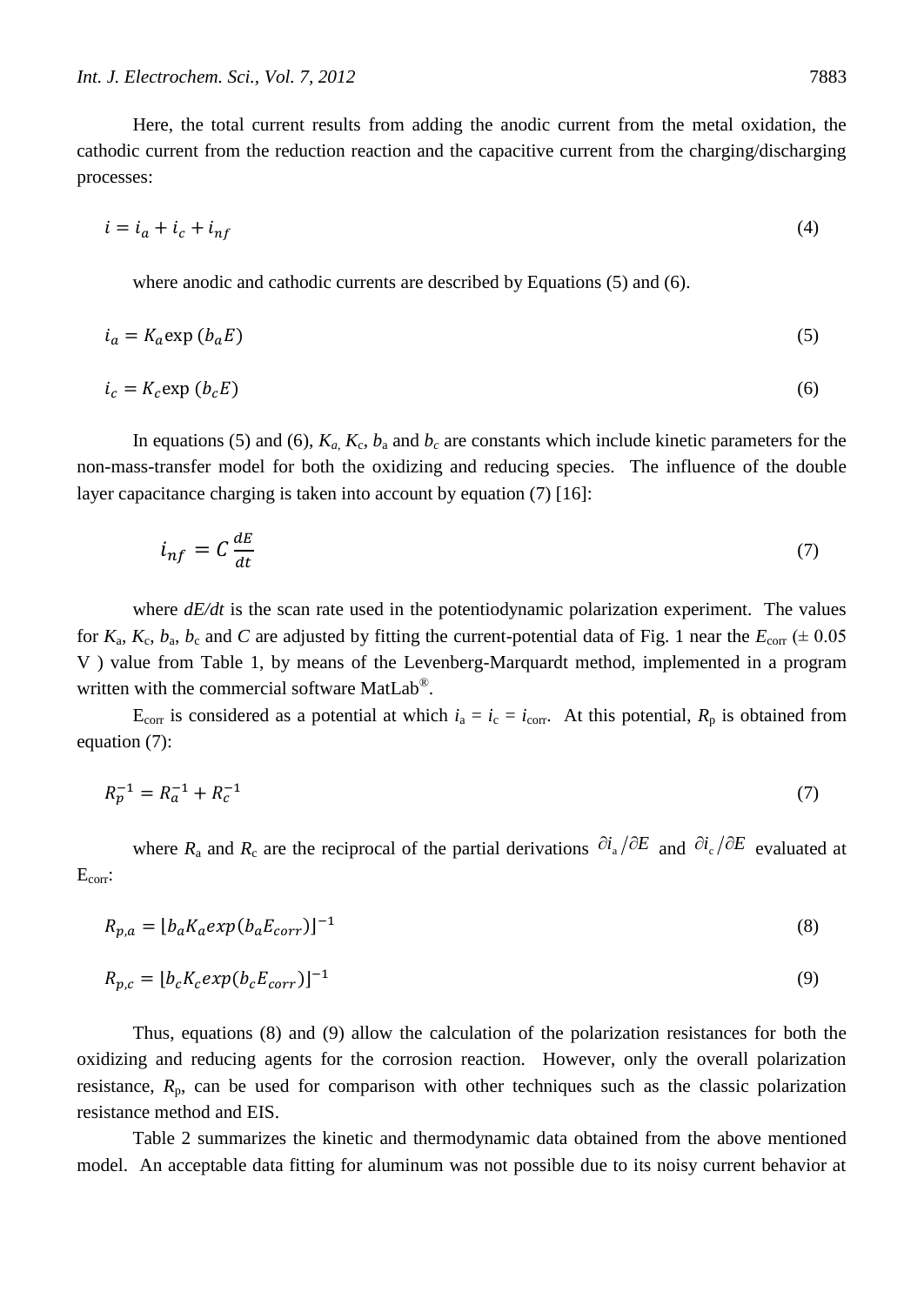low overpotentials, so a polarization sweep at a scan rate of  $1 \text{ mV s}^{-1}$  was performed for this particular metal. Since the proposed kinetic model takes into account the non-capacitive currents rise due to a higher scan rate, results are not expected to be very different to the ones obtained at  $0.1 \text{ mV s}^{-1}$ . For all metals/alloys,  $E_{\text{corr}}$  values coincide better with the OCP values obtained from EIS experiments, than the ones obtained from the plain polarization resistance method. The  $R<sub>p</sub>$  values follow the same order to the ones obtained from the polarization resistance analysis, which is, SS  $304 >$  brass  $> Cu > Al$ . The corrosion rate values also follow the same trend, but the values of *v* for SS and brass are different.

**Table 2.** Electrochemical parameters at pseudo-steady state conditions obtained by the polarization resistance method.

| Metal        | $E_{\rm corr}$ / V vs. SCE | $\mathrm{Rp}/\Omega \mathrm{cm}^2$ | $\frac{1}{2}$ i <sub>corr</sub> / $\mu$ A cm <sup>-2</sup> | $v / \text{pm s}^{-1}$ | Cdl / $F cm^{-2}$   |
|--------------|----------------------------|------------------------------------|------------------------------------------------------------|------------------------|---------------------|
| <b>SS</b>    | $-0.13$                    | 159 700                            | 0.03                                                       | 0.01                   | $2.02\times10^{-3}$ |
| $Al^*$       | $-0.46$                    | 10 900                             | 9.86                                                       | 2.13                   | $7.30\times10^{-3}$ |
| <b>Brass</b> | $-0.11$                    | 17 7 26                            | 0.74                                                       | 0.27                   | $1.68\times10^{-3}$ |
| Cu           | $-0.08$                    | 13 100                             | 1.37                                                       | 0.47                   | $1.88\times10^{-3}$ |

\*Al data obtained at  $1 \text{ mV s}^{-1}$ .

#### *3.2 EIS analysis*

Fig. 2a shows Nyquist plots for aluminum, copper, brass and SS 304 in ordinario at pseudosteady state conditions. Marks in the figure correspond to experimental data and solid lines to theoretical predictions, which are further explained later.



**Figure 2. (**a) Nyquist and (b) Bode phase diagrams of aluminum, copper, brass and stainless steel in ordinario without stirring. All measurement were performed at open circuit potential, with a 10 mV amplitude and a 10 kHz – 0.01 Hz frequency sweep, employing a two-electrode configuration.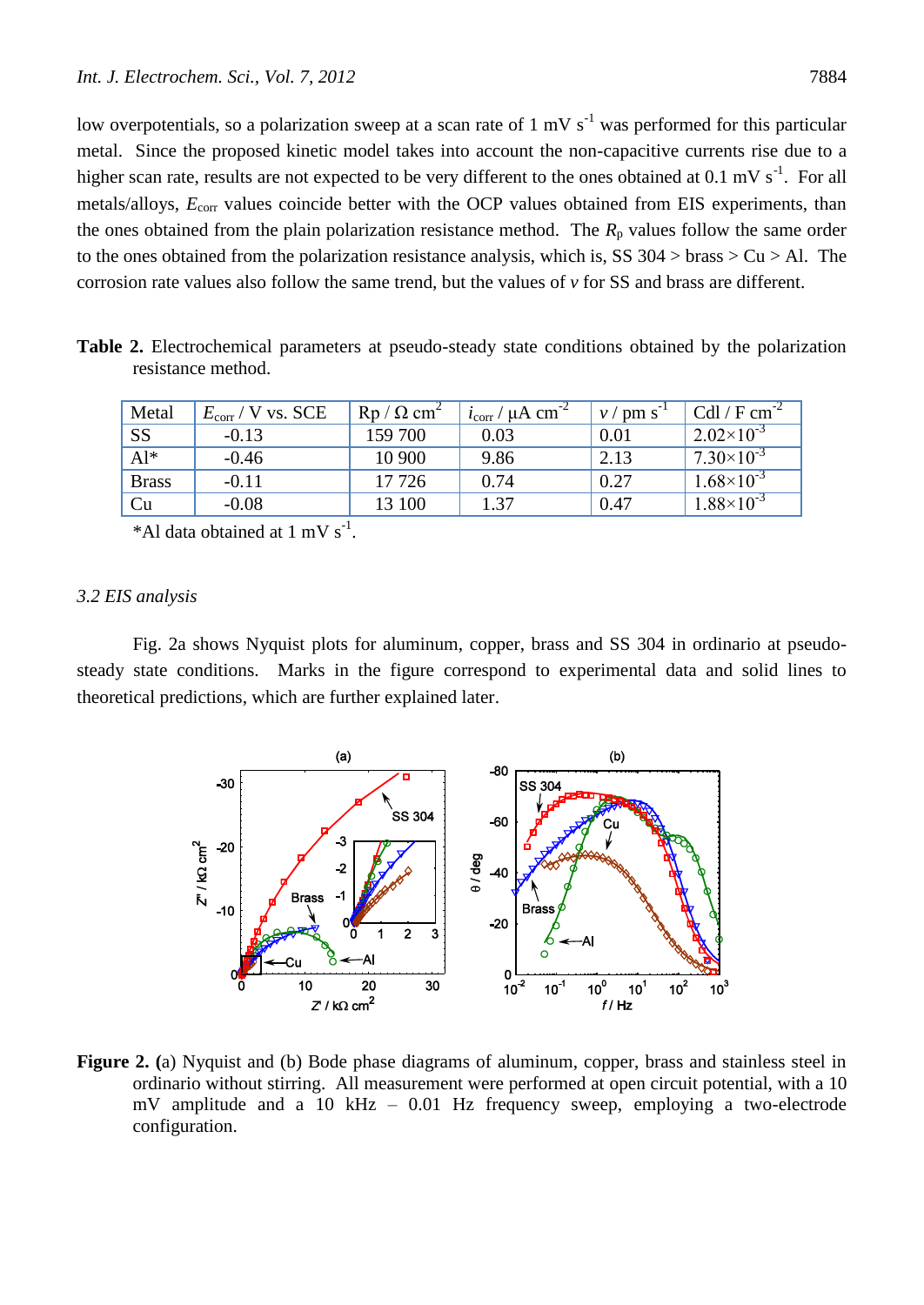The inset in Fig. 2a is a close-up of Cu data. Nyquist's plots for Cu, brass and SS 304 display incomplete semicircles, denoting metals with protective oxide films [22]. For the case of aluminum, the presence of a semicircle is attributed to the formation of an interfacial oxide layer, where Al is oxidized to Al<sup>+</sup> intermediates and later on oxidized to Al<sup>3+</sup> at the oxide solution interface where  $O^{2-}$  or OH<sup>-</sup> can also be formed [23]. Brass and copper data show more depressed semicircles that can be attributed to the lack of uniformity of the current distribution. This behaviour can be also related to the presence of a less uniform oxide film, which somehow induces differences in the local impedance and a time constants distribution along the electrode surface. Figure 2b shows Bode phase diagrams of the EIS data for the four metals/alloys investigated, where two average time constants become readily evident for all them.

Fig. 3 shows a proposed equivalent circuit to further investigate the properties of the metals/alloys-ordinario interface to explain the experimental data. The equivalent circuit includes a solution resistance,  $R_s$ , oxide layer capacitance,  $C_{ox}$ , and resistance,  $R_{ox}$ , a constant phase element,  $CPE<sub>dl</sub>$ , for the double-layer capacitance and the polarization resistance,  $R<sub>p</sub>$ . This model has been used previously by Valcarce et al., who considered that the corroding electrodes may have various types of heterogeneities that can be better taken into account by using a constant phase element (CPEs) instead of a simple capacitor [21].



**Figure 3.** Equivalent circuits used to fit EIS data for copper, brass, aluminum and SS 304 in ordinario.

EIS data were fitted to the equivalent circuit elements for all metals/alloys by means of the commercial software Boukamp<sup>®</sup>. The theoretical curves are drawn as solid lines in Fig. 2. Fitting values are shown in Table 3, where the estimated double-layer capacitance,  $C_{d}$ , was calculated with the formula:

$$
C_{dl} = CPE_{dl}(\omega_{max})^{n_{dl}^{-1}} \tag{10}
$$

where  $\omega_{\text{max}}$  is the characteristic frequency at which the imaginary part of the impedance,  $Z'$ ', reaches its maximum [20]. For metals/alloys where the experimental data do not show a maximum *Z*'' value, extrapolations of the theoretical data to lower frequency values were performed.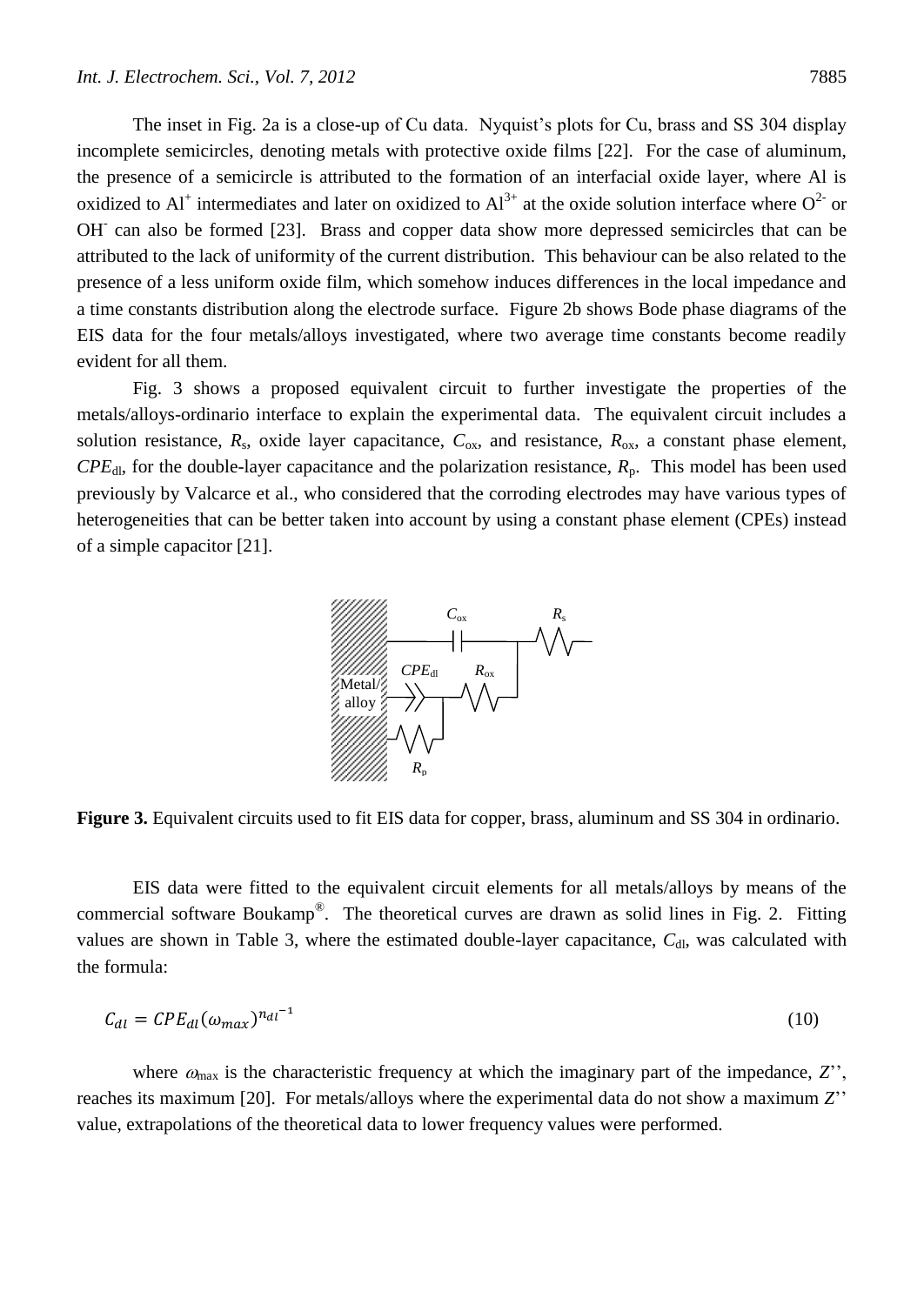| Metal        | $R_{s}$                  | $\rm{C}_{ox}$ /     | $R_{ox}$                 | $C_{dl}$              | $n_{d1}$ | $R_p$                    |
|--------------|--------------------------|---------------------|--------------------------|-----------------------|----------|--------------------------|
|              | $\Omega$ cm <sup>2</sup> | $F cm^{-2}$         | $\Omega$ cm <sup>2</sup> | $F cm^{-2}$           |          | $\Omega$ cm <sup>2</sup> |
| SS 304       | 58                       | $3.87\times10^{-5}$ | 440                      | $2.79\times10^{-4}$   | 0.75     | 112 100                  |
| Al           | 44                       | $1.02\times10^{-5}$ | 350                      | $2.57\times10^{-5}$   | 0.88     | 15 400                   |
| <b>Brass</b> | 24                       | $7.22\times10^{-5}$ | 178                      | $1.01\times10^{-3}$   | 0.57     | 29 900                   |
| Cu           | 102                      | $6.62\times10^{-5}$ | 23                       | $3.65 \times 10^{-3}$ | 0.55     | 15 000                   |

**Table 3.** Parameters obtained by fitting EIS data to the equivalent circuit using the Boukamp code for SS 304, aluminum, copper and brass in ordinario.

It was possible for all the investigated metals/alloys to represent the oxide charging/discharging process as a pure capacitance. However, the double-layer formation at the electrolyte-solution interface showed a time constants distribution and had to be represented by a CPE. This distribution is less dispersed for Al and SS 304, which  $n_{d}$  values are respectively 0.75 and 0.88, and more dispersed for Cu and brass. Since  $C_{dI}$  and  $C_{ox}$  are parallel in the equivalent circuit proposed, the sum of these two values can be compared to the total capacitance value, *C*, obtained from the potentiodynamic polarization data and presented in Table 2. The total capacitances from both methods are similar for Cu and brass, but not for SS 304 and Al. Likely these differences could imply the requirement of improving the formula for  $i<sub>nf</sub>$  in the proposed kinetic model.

The sum of  $R_s$  and  $R_{ox}$  is less than 3% of the  $R_p$  value for all metals/alloys. This result somehow validates the fact of not making corrections to the data from polarization resistance measurements with the  $R_s$  values obtained from EIS data. The  $R_p$  values, which relate inversely to the corrosion rate, follow the order: SS  $304 >$  brass  $> A1 > Cu$ . These values show a little variation with respect to the  $R_p$  values in Tables 1 and 2, obtained by the polarization resistance method. However, from both PR and EIS methods it can be concluded that SS 304 has the highest  $R_p$  value, with at least one order of magnitude greater than any other metals, whereas Al has the lowest  $R_p$  values and hence a higher corrosion rate. Therefore, corrosion rate results obtained from both potentiodynamic polarization and EIS methods confirm that SS 304 is the most suitable material to be used in tequila processing.

## **4. CONCLUSIONS**

Corrosion rate measurements for the metals/alloys investigated follow the order  $Al > Cu >$ brass > SS 304 obtained by potentiodynamic polarization curves and EIS analysis. A classical polarization resistance method and a rather simple kinetic model without any mass transport considerations were used to analyze potentiodynamic polarization data, providing coherent results. An equivalent electric circuit was proposed to analyze EIS experimental data. Stainless Steel 304 presented the lowest corrosion rate, a result which coincides with both used methods.